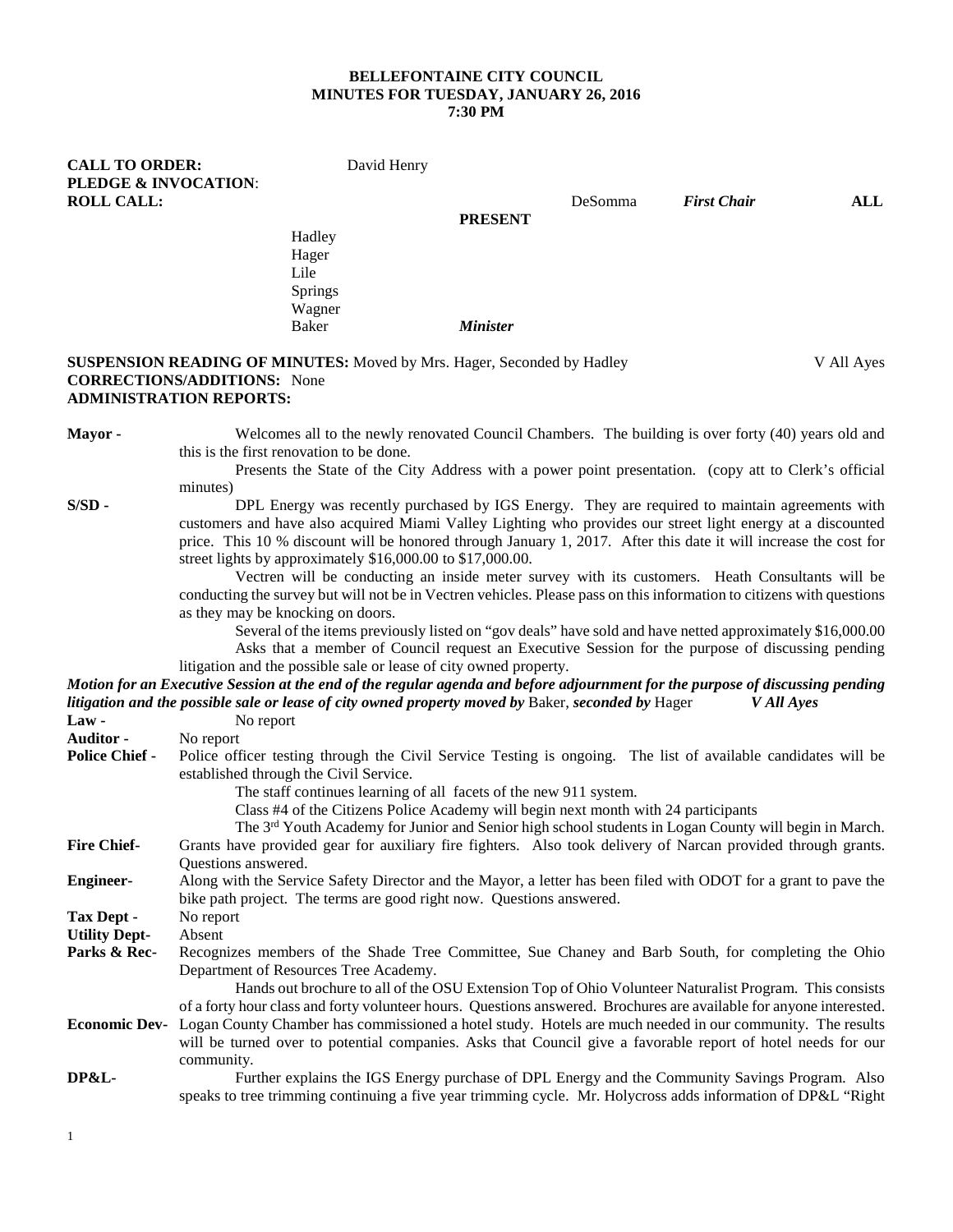Tree, Right Place" program and the submission of an application for a \$50,000.00 grant program from DP&L Right Tree, Right Place.

#### **REPORTS OF STANDING COMMITTEES:**

| <b>Rules</b> -                       | Handed out to all, a copy of the Vacant Building Enforcement Program, from Mr. Dodds and the Rules<br>Committee. (copy att to clerk's official minutes) |  |  |  |
|--------------------------------------|---------------------------------------------------------------------------------------------------------------------------------------------------------|--|--|--|
|                                      | Provided to new Council members and Mr. Stolly, a copy of Council Rules, updated 2009. Asks that all                                                    |  |  |  |
|                                      | Council and Administration look at these rules and suggest changes for an update to Council Rules.                                                      |  |  |  |
| <b>Finance -</b>                     | Explained ordinances on the agenda.                                                                                                                     |  |  |  |
| <b>Utilities -</b>                   | No report                                                                                                                                               |  |  |  |
| Safety -                             | No report                                                                                                                                               |  |  |  |
| Streets -                            | No report                                                                                                                                               |  |  |  |
| Sidewalks, Curbs & Parks - No report |                                                                                                                                                         |  |  |  |
| Audit -                              | No report                                                                                                                                               |  |  |  |

#### **COMMUNICATIONS FROM CITIZENS:**

## **INTRODUCTION OF ORDINANCES:**

#### **1. ORDINANCES FOR 1ST READING**

16-02 A. AN ORDINANCE AUTHORIZING THE MAYOR AND/OR SERVICE-SAFETY DIRECTOR TO EXECUTE A HOUSING REVOLVING LOAN FUND ADMINISTRATION AGREEMENT WITH THE STATE OF OHIO, DEPARTMENT OF DEVELOPMENT AND DECLARING AN EMERGENCY IN THE CITY OF BELLEFONTAINE, OHIO. **FINANCE**

| $3RR -$    | Moved by Baker, seconded by DeSomma | V All Ayes |
|------------|-------------------------------------|------------|
| Passage -  | Moved by Baker, seconded by DeSomma | V All Ayes |
| Adoption - | Moved by Baker, seconded by DeSomma | V All Ayes |

16-03 B. AN ORDINANCE AUTHORIZING THE SERVICE-SAFETY DIRECTOR AND/OR FIRE CHIEF TO ENTER INTO A CONTRACT WITH STRYKER EMS FOR THE PURCHASE OF AMBULANCE EQUIPMENT FOR THE CITY OF BELLEFONTAINE FIRE DEPARTMENT AND DECLARING AN EMERGENCY IN THE CITY OF BELLEFONTAINE, OHIO. **FINANCE**

| 3RR -      | Moved by Baker, seconded by DeSomma | V All Ayes |
|------------|-------------------------------------|------------|
| Passage -  | Moved by Baker, seconded by DeSomma | V All Ayes |
| Adoption - | Moved by Baker, seconded by DeSomma | V All Ayes |

## **2. ORDINANCES FOR 2ND READING**

16-01 A. AN ORDINANCE AUTHORIZING THE SERVICE-SAFETY DIRECTOR TO ENTER INTO ONE OR MORE CONTRACTS FOR THE PURCHASE OF TWO NEW HALF-TON PICKUP TRUCKS FOR THE CITY OF BELLEFONTAINE WATER DEPARTMENT THROUGH THE STATE OF OHIO DEPARTMENT OF ADMINISTRATIVE SERVICES MANDATORY USE CONRACT NO.: RS901216 AND DECLARING AN EMERGENCY IN THE CITY OF BELLEFONTAINE, OHIO. **FINANCE**

| $3RR -$   | Moved by Baker, seconded by Hadley | V All Ayes |
|-----------|------------------------------------|------------|
| Passage - |                                    |            |
| Adoption- |                                    |            |

# **3. ORDINANCES FOR 3RD READING**